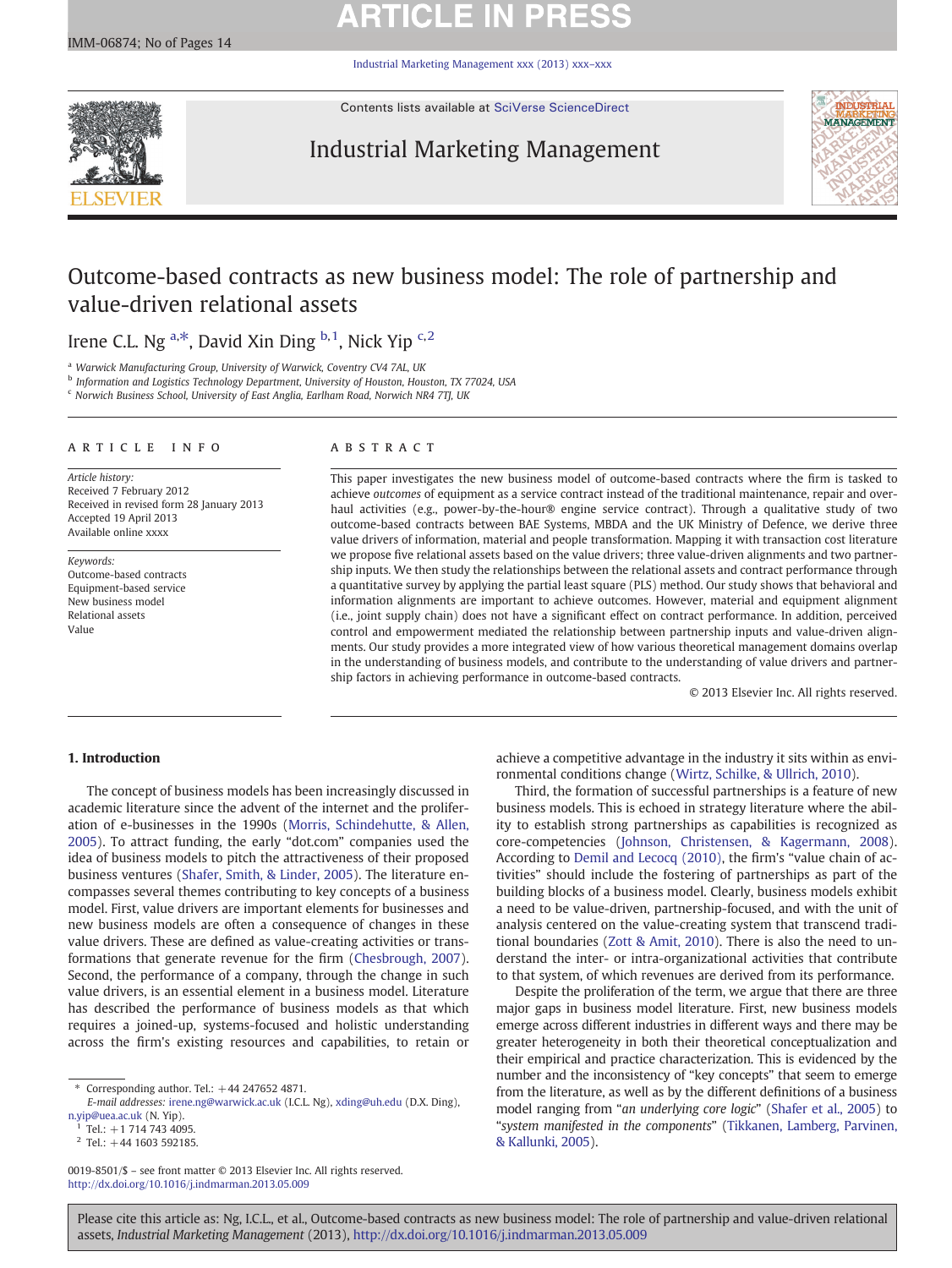#### 2 **I.C.L.** Ng et al. / Industrial Marketing Management xxx (2013) xxx–xxx

Second, it is also important not only to understand the key concepts, but also to appreciate how these concepts – such as value drivers, partnerships, customer-centricity – relate to one another both theoretically and empirically, and how they manifest themselves in practice for different types of business models. Finally, since business model investigations require a holistic approach, there should be a concerted attempt to bring together extant approaches of the various disciplines of marketing, strategy, operations and OBHRM in a trans-disciplinary manner and into an empirical context, to understand the characterization of new business models so as to both critique and draw insights into intra-disciplinary assumptions. Only when the new knowledge is reconciled with the existing, can we build on its scholarship and transfer the knowledge of business models across other new contexts.

Our study examines a particular new business model of outcomebased contracts (OBC) in equipment service, and empirically investigates the firm's capability to achieve the expected performance. Equipment-based services have traditionally been contracted on the basis of revenue-generating activities, materials and time required to maintain, repair or overhaul equipment such as engines and elevators. This often results in provider opportunism since the very activities that disrupt the customer's use of the equipment are those that generate revenue for the firm, and the firm has less incentive to ensure the long-term care of the customer's equipment.

Recently, OBC for equipment-based service have come into prominence in marketing practice and theory [\(Ng, Maull, & Yip, 2009; Ng &](#page--1-0) [Nudurupati, 2010](#page--1-0)). With outcome-based contracts such as Rolls-Royce's "Power-by-the-hour®", the firm is paid not according to its service activities such as material and repairs, but based on the outcome of such activities in continual use situations i.e., the number of hours of engine in the air. This is analogous to the well-known story in marketing of being paid for holes-in-walls, rather than for the maintenance, repair and upkeep of the drill [\(Levitt, 1960](#page--1-0)). This new business model is challenging for marketing theory because continual use of equipment sits within the customer's space and requires the customer's resources to achieve their own goals. From the delivery standpoint, OBC is unlike traditional service contracts where there is a sequential process (call comes in, processes triggered, equipment repaired, activities invoiced). In OBC, there is usually no sequential 'value chain' to speak of; effective equipment use is a consequence of collaborative processes and practices with the customer in a value-creating system to achieve positive outcomes. Achieving the performance of an 'outcome' is therefore dependent on the nexus of logistics, relationships, operations and management within the system and how they come together effectively so that engines continue to generate power and planes continue to fly. Such a system requires a complete rethink of the firm's business model and its capability, in particular its capability to cooperate reciprocally with the customer. We argue that such a business model capability would require all stakeholders to invest in relational assets that are both value-driven and partnership-focused.

Our investigation begins with a qualitative study within which we found three value drivers that are part of the value-creating transformations of the system. These are material transformation, information transformation and behavioral transformation. Based on a comprehensive review of a diverse set of theoretical literature in operations, OBHRM, strategy and marketing, we integrate the literature with our qualitative findings and propose five value-driven and partnership constructs we consider to be relational specific assets (cf. [Madhok &](#page--1-0) [Tallman, 1998\)](#page--1-0) for OBC. We hypothesize the relationships between the constructs and contract performance, with two intervening variables from OBHRM literature. We subsequently operationalize the variables and quantitatively investigate their interactions and impact on contract performance through a survey. We then analyze the resultant two partnership input constructs, three value-driven alignments, and the intervening variables with partial least square (PLS) analysis. Our

analysis reveals that, counter-intuitively, OBC performance is dependent on the relational assets of behavioral and information alignments rather than on material/equipment process alignment (i.e., the joint supply chain). This suggests that the new business model of OBC has to completely re-think how the supply chain towards equipment performance should be designed and configured for consistent use outcomes, since the system of material and equipment use interacts with other value drivers and is no longer linear. Our results also show that all three alignments are driven by partnership inputs of complementary competencies and congruence of expectations, and the relationships are further mediated by HR constructs of perceived control and empowerment of individuals. This means that the complex value-creating system in OBC includes multiple management interactions to achieve contract performance and it is a challenge to understand where management begins and operations end. These cross-function interactions suggest that more research is needed on how firms could be better organized to achieve outcomes with their customers in this new business model, but also to consider how disciplinary knowledge can stay relevant when boundaries between them collapse.

This paper is organized as follows. We first review relevant literature to set the foundation for this study. We then introduce the research context and the qualitative study. Based on the findings from the qualitative study, we further propose several hypotheses to be tested in a quantitative study. The result of the quantitative study is then reported, followed by discussion and conclusion.

### 2. Literature review and research context

#### 2.1. Business models

The concept of business models has been increasingly discussed in academic literature since the advent of the internet and the proliferation of e-businesses in the 1990s. Academic use of terms such as "internet business models", "e-business models" and "new business models" appeared to compare and demonstrate how firms successfully or unsuccessfully conducted their businesses ([Osterwalter, Pigneur,](#page--1-0) [& Tucci, 2005](#page--1-0)). For example, [Johnson et al. \(2008\)](#page--1-0) discussed how Apple's new business model combining "hardware, software and service" elements were more effective in revolutionizing digital and portable entertainment compared to earlier pioneering firms such as Diamond Multimedia in the 1990s. Conversely, [Pisano \(2006\)](#page--1-0) examined how biotech companies suffer from a flawed business model.

In management studies, its research appears to have grown independently with little cross-disciplinary understanding ([Zott, Amit, &](#page--1-0) [Massa, 2011\)](#page--1-0). However, despite different views, most marketing researchers seem to agree that business models include concepts relating to the 'firms value offering', 'economic model', 'customer interface and relationships', 'partner network and roles', 'internal infrastructure/connected activities' and 'target markets' ([Morris et al., 2005](#page--1-0)). Nonetheless, the precise definition of a business model has been elusive. For instance, [Shafer et al. \(2005, p202\)](#page--1-0) define business models as "a representation of a firm's underlying core logic and strategic choices for creating and capturing value within a value network", while [Zott](#page--1-0) [and Amit \(2007, p181\)](#page--1-0) consider it as "the structure, content, and governance of transactions between the focal firm and its exchange partners, and represents a conceptualization of the pattern of transactional links between the firm and its exchange partners."

Other notable definitions include "system manifested in the components and related material and cognitive aspects comprising key components including the company's network of relationships, operations and resource base" [\(Tikkanen et al., 2005, p792\)](#page--1-0) and "configurations of interrelated capabilities, governing the content, process and management of the interaction and exchange in dyadic value co-creation" ([Nenonen](#page--1-0) [& Storbacka, 2010, P9\)](#page--1-0).

Notwithstanding, common themes have arisen from its substantial body of research. [Shafer et al. \(2005\)](#page--1-0) and [Osterwalder and](#page--1-0)